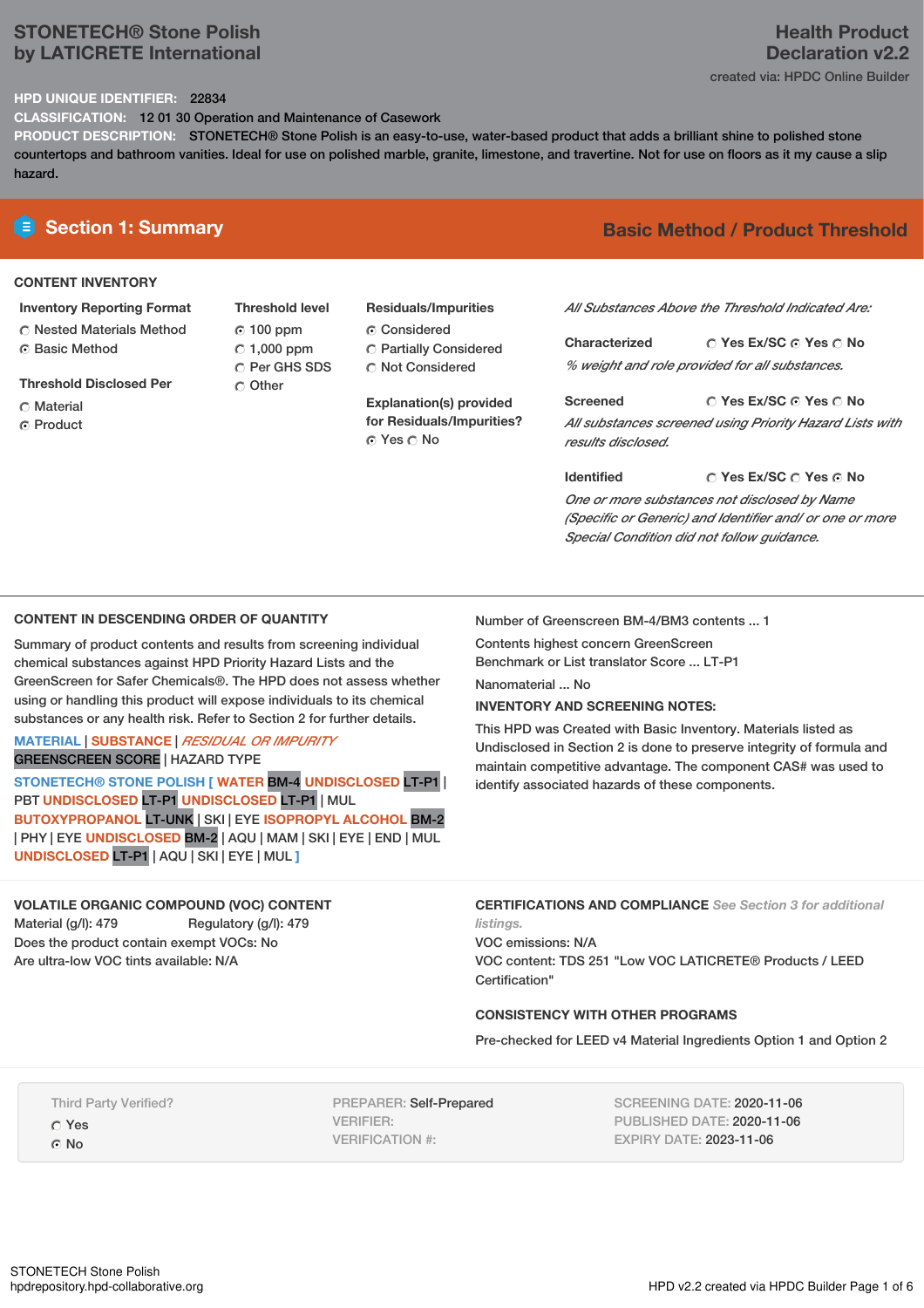This section lists contents in a product based on specific threshold(s) and reports detailed health information including hazards. This HPD uses the *inventory method indicated above, which is one of three possible methods:*

- *Basic Inventory method with Product-level threshold.*
- *Nested Material Inventory method with Product-level threshold*
- *Nested Material Inventory method with individual Material-level thresholds*

Definitions and requirements for the three inventory methods and requirements for each data field can be found in the HPD Open Standard version *2.2, available on the HPDC website at: [www.hpd-collaborative.org/hpd-2-2-standard](https://www.hpd-collaborative.org/hpd-2-2-standard)*

| <b>STONETECH® STONE POLISH</b>    |                                                                                                                                                                                                                                                                    |          |                                   |                                                    |
|-----------------------------------|--------------------------------------------------------------------------------------------------------------------------------------------------------------------------------------------------------------------------------------------------------------------|----------|-----------------------------------|----------------------------------------------------|
| PRODUCT THRESHOLD: 100 ppm        | RESIDUALS AND IMPURITIES CONSIDERED: Yes                                                                                                                                                                                                                           |          |                                   |                                                    |
| potentially greater than 100 ppm. | RESIDUALS AND IMPURITIES NOTES: Residuals and impurities are measured by quantitative methods and are only displayed when they are                                                                                                                                 |          |                                   |                                                    |
|                                   | OTHER PRODUCT NOTES: See SDS at www.laticrete.com for occupational exposure information.                                                                                                                                                                           |          |                                   |                                                    |
| <b>WATER</b>                      |                                                                                                                                                                                                                                                                    |          |                                   | ID: 7732-18-5                                      |
|                                   | HAZARD SCREENING METHOD: Pharos Chemical and Materials Library HAZARD SCREENING DATE: 2020-11-06                                                                                                                                                                   |          |                                   |                                                    |
| $\%$ : 90.0000 - 98.0000          | <b>GS: BM-4</b>                                                                                                                                                                                                                                                    | RC: None | NANO: No                          | <b>SUBSTANCE ROLE: Diluent</b>                     |
| <b>HAZARD TYPE</b>                | <b>AGENCY AND LIST TITLES</b>                                                                                                                                                                                                                                      |          | <b>WARNINGS</b>                   |                                                    |
| None found                        |                                                                                                                                                                                                                                                                    |          |                                   | No warnings found on HPD Priority Hazard Lists     |
|                                   | SUBSTANCE NOTES: The amount of this component may vary based on the plant of manufacture.                                                                                                                                                                          |          |                                   |                                                    |
|                                   |                                                                                                                                                                                                                                                                    |          |                                   |                                                    |
| <b>UNDISCLOSED</b>                |                                                                                                                                                                                                                                                                    |          |                                   |                                                    |
|                                   | HAZARD SCREENING METHOD: Pharos Chemical and Materials Library HAZARD SCREENING DATE: 2020-11-06                                                                                                                                                                   |          |                                   |                                                    |
| %: $1.5000 - 2.5000$              | <b>GS: LT-P1</b>                                                                                                                                                                                                                                                   |          |                                   | RC: None NANO: No SUBSTANCE ROLE: Surface modifier |
| <b>HAZARD TYPE</b>                | <b>AGENCY AND LIST TITLES</b>                                                                                                                                                                                                                                      |          | <b>WARNINGS</b>                   |                                                    |
| <b>PBT</b>                        | EC - CEPA DSL                                                                                                                                                                                                                                                      |          | (PBITH) to humans                 | Persistent, Bioaccumulative and inherently Toxic   |
| <b>UNDISCLOSED</b>                | SUBSTANCE NOTES: The amount of this component may vary based on the plant of manufacture. This product is shown as undisclosed to<br>preserve integrity of formula and maintain competitive advantage. The component CAS# was used to identify associated hazards. |          |                                   |                                                    |
|                                   | HAZARD SCREENING METHOD: Pharos Chemical and Materials Library                                                                                                                                                                                                     |          | HAZARD SCREENING DATE: 2020-11-06 |                                                    |
| %: $0.1000 - 0.2000$              | GS: LT-P1                                                                                                                                                                                                                                                          | RC: None | NANO: No                          | <b>SUBSTANCE ROLE: Solvent</b>                     |
| <b>HAZARD TYPE</b>                | <b>AGENCY AND LIST TITLES</b>                                                                                                                                                                                                                                      |          | <b>WARNINGS</b>                   |                                                    |
| None found                        |                                                                                                                                                                                                                                                                    |          |                                   | No warnings found on HPD Priority Hazard Lists     |
|                                   | SUBSTANCE NOTES: The amount of this component may vary based on the plant of manufacture. This product is shown as undisclosed to<br>preserve integrity of formula and maintain competitive advantage. The component CAS# was used to identify associated hazards. |          |                                   |                                                    |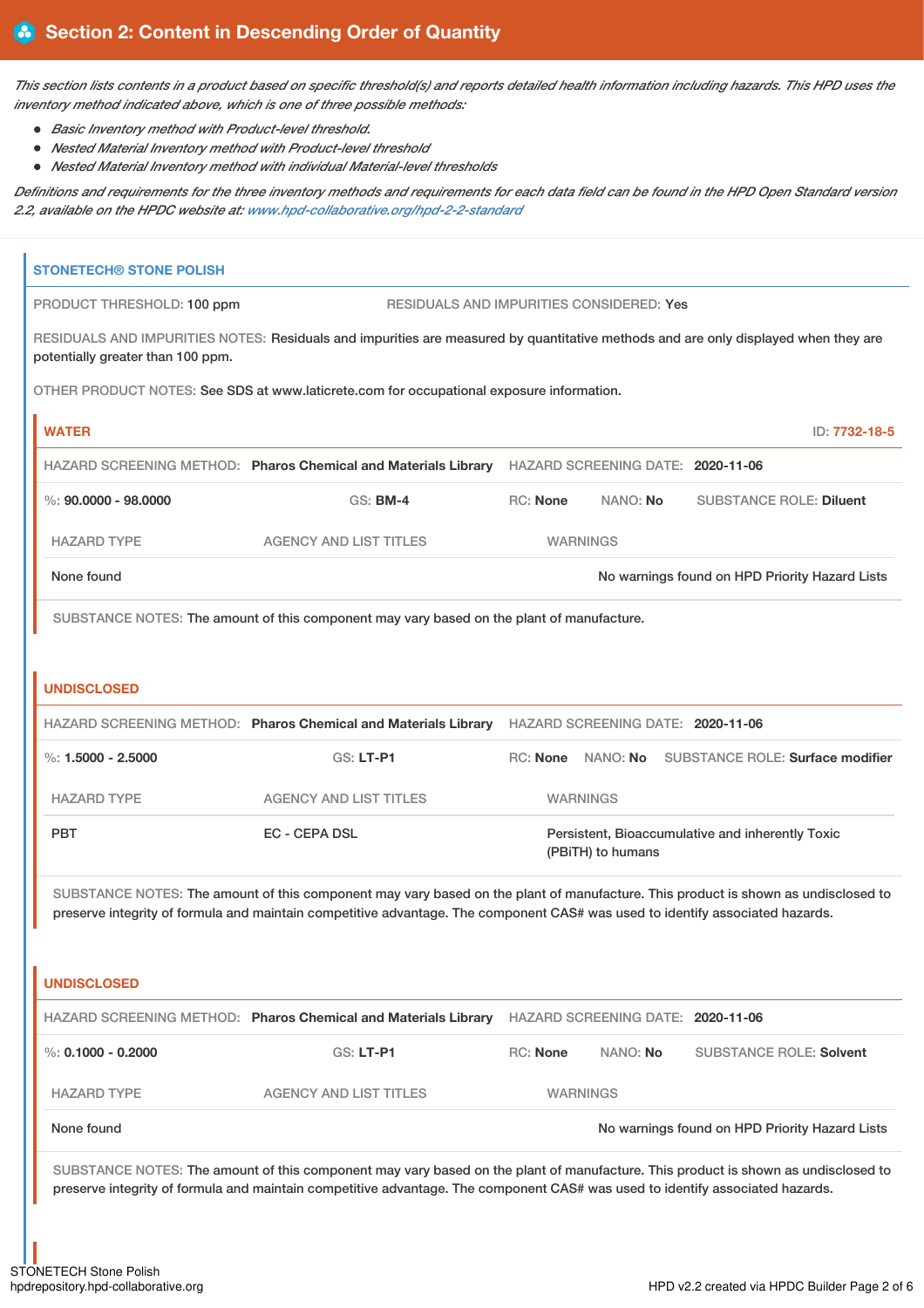| ı |  |  |  |  |
|---|--|--|--|--|
|   |  |  |  |  |
|   |  |  |  |  |

|                    | HAZARD SCREENING METHOD: Pharos Chemical and Materials Library | HAZARD SCREENING DATE: 2020-11-06 |                            |                                   |
|--------------------|----------------------------------------------------------------|-----------------------------------|----------------------------|-----------------------------------|
| %: 0.1000 - 0.2000 | GS: LT-P1                                                      | <b>RC:</b> None                   | NANO: <b>No</b>            | <b>SUBSTANCE ROLE: Emulsifier</b> |
| <b>HAZARD TYPE</b> | <b>AGENCY AND LIST TITLES</b>                                  | <b>WARNINGS</b>                   |                            |                                   |
| <b>MULTIPLE</b>    | German FEA - Substances Hazardous to<br>Waters                 |                                   | Class 2 - Hazard to Waters |                                   |

SUBSTANCE NOTES: The amount of this component may vary based on the plant of manufacture. This product is shown as undisclosed to preserve integrity of formula and maintain competitive advantage. The component CAS# was used to identify associated hazards.

| <b>BUTOXYPROPANOL</b>  |                                                                |                 |                                      | ID: 5131-66-8                  |
|------------------------|----------------------------------------------------------------|-----------------|--------------------------------------|--------------------------------|
|                        | HAZARD SCREENING METHOD: Pharos Chemical and Materials Library |                 | HAZARD SCREENING DATE: 2020-11-06    |                                |
| %: $0.1000 - 2.0000$   | <b>GS: LT-UNK</b>                                              | <b>RC:</b> None | NANO: <b>No</b>                      | <b>SUBSTANCE ROLE: Solvent</b> |
| <b>HAZARD TYPE</b>     | <b>AGENCY AND LIST TITLES</b>                                  | <b>WARNINGS</b> |                                      |                                |
| <b>SKIN IRRITATION</b> | EU - GHS (H-Statements)                                        |                 | H315 - Causes skin irritation        |                                |
| <b>EYE IRRITATION</b>  | EU - GHS (H-Statements)                                        |                 | H319 - Causes serious eye irritation |                                |

SUBSTANCE NOTES: The amount of this component may vary based on the plant of manufacture.

| <b>ISOPROPYL ALCOHOL</b>   |                                                                |                 |                                      | ID: 67-63-0                               |
|----------------------------|----------------------------------------------------------------|-----------------|--------------------------------------|-------------------------------------------|
|                            | HAZARD SCREENING METHOD: Pharos Chemical and Materials Library |                 | HAZARD SCREENING DATE: 2020-11-06    |                                           |
| %: $0.1000 - 2.0000$       | <b>GS: BM-2</b>                                                | <b>RC:</b> None | NANO: No                             | <b>SUBSTANCE ROLE: Solvent</b>            |
| <b>HAZARD TYPE</b>         | <b>AGENCY AND LIST TITLES</b>                                  | <b>WARNINGS</b> |                                      |                                           |
| PHYSICAL HAZARD (REACTIVE) | EU - GHS (H-Statements)                                        |                 |                                      | H225 - Highly flammable liquid and vapour |
| <b>EYE IRRITATION</b>      | EU - GHS (H-Statements)                                        |                 | H319 - Causes serious eye irritation |                                           |

SUBSTANCE NOTES: The amount of this component may vary based on the plant of manufacture.

| <b>UNDISCLOSED</b>                                                                               |                 |          |          |                         |
|--------------------------------------------------------------------------------------------------|-----------------|----------|----------|-------------------------|
| HAZARD SCREENING METHOD: Pharos Chemical and Materials Library HAZARD SCREENING DATE: 2020-11-06 |                 |          |          |                         |
| $\%$ : 0.0080 - 0.0200                                                                           | GS: <b>BM-2</b> | RC: None | NANO: No | SUBSTANCE ROLE: Biocide |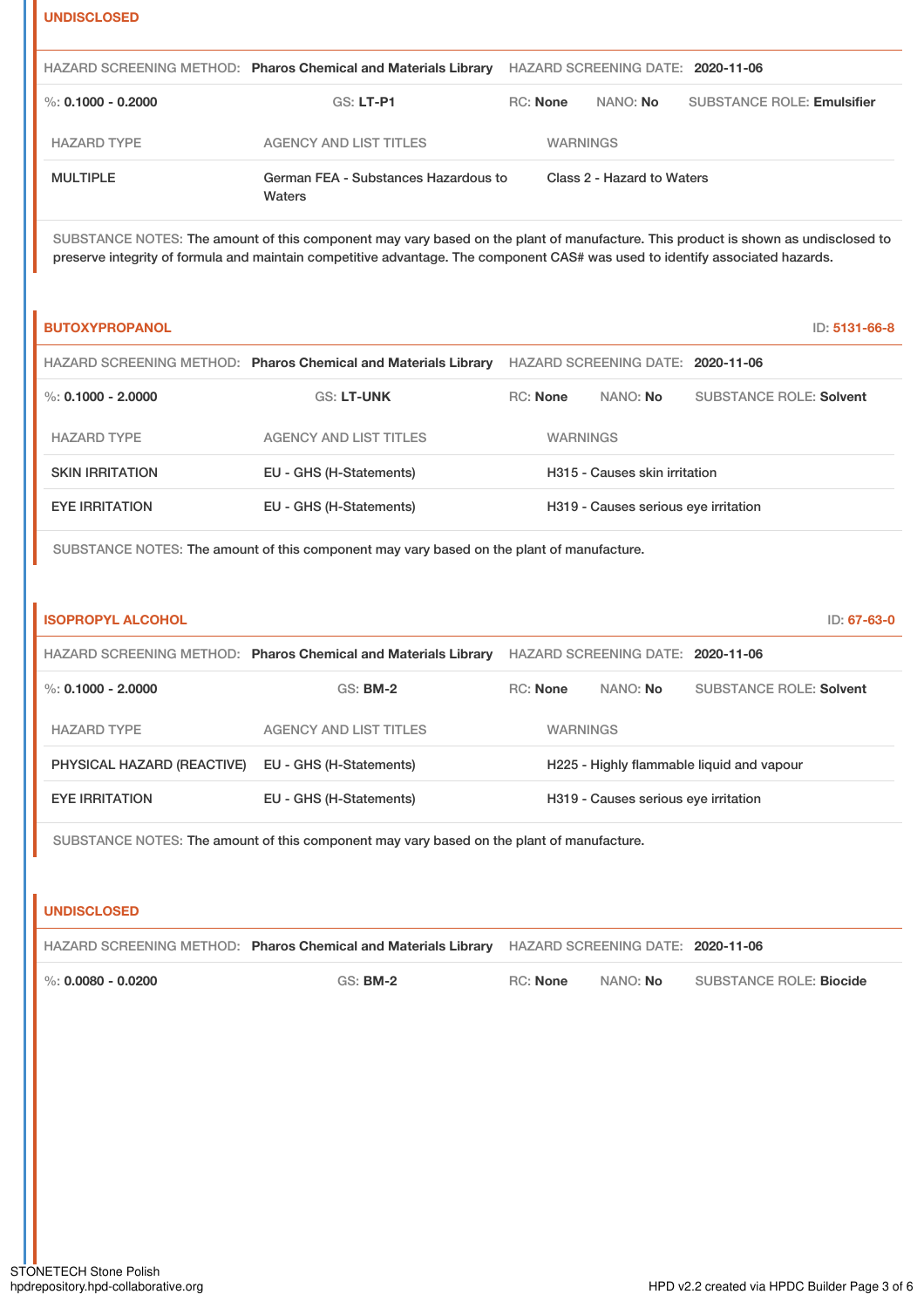| <b>HAZARD TYPE</b>     | <b>AGENCY AND LIST TITLES</b>                  | <b>WARNINGS</b>                                             |
|------------------------|------------------------------------------------|-------------------------------------------------------------|
| <b>ACUTE AQUATIC</b>   | EU - GHS (H-Statements)                        | H400 - Very toxic to aquatic life                           |
| <b>CHRON AQUATIC</b>   | EU - GHS (H-Statements)                        | H410 - Very toxic to aquatic life with long lasting effects |
| <b>MAMMALIAN</b>       | EU - GHS (H-Statements)                        | H301 - Toxic if swallowed                                   |
| <b>MAMMALIAN</b>       | EU - GHS (H-Statements)                        | H311 - Toxic in contact with skin                           |
| <b>SKIN IRRITATION</b> | EU - GHS (H-Statements)                        | H314 - Causes severe skin burns and eye damage              |
| <b>SKIN SENSITIZE</b>  | EU - GHS (H-Statements)                        | H317 - May cause an allergic skin reaction                  |
| <b>EYE IRRITATION</b>  | EU - GHS (H-Statements)                        | H318 - Causes serious eye damage                            |
| <b>MAMMALIAN</b>       | EU - GHS (H-Statements)                        | H330 - Fatal if inhaled                                     |
| <b>ENDOCRINE</b>       | <b>TEDX - Potential Endocrine Disruptors</b>   | <b>Potential Endocrine Disruptor</b>                        |
| <b>MULTIPLE</b>        | German FEA - Substances Hazardous to<br>Waters | Class 3 - Severe Hazard to Waters                           |
| <b>SKIN SENSITIZE</b>  | <b>MAK</b>                                     | Sensitizing Substance Sh - Danger of skin sensitization     |

SUBSTANCE NOTES: The amount of this component may vary based on the plant of manufacture. This product is shown as undisclosed to preserve integrity of formula and maintain competitive advantage. The component CAS# was used to identify associated hazards.

### **UNDISCLOSED**

|                        | HAZARD SCREENING METHOD: Pharos Chemical and Materials Library | HAZARD SCREENING DATE: 2020-11-06 |                 |                                   |                                                         |
|------------------------|----------------------------------------------------------------|-----------------------------------|-----------------|-----------------------------------|---------------------------------------------------------|
| $\%: 0.0050 - 0.0150$  | <b>GS: LT-P1</b>                                               |                                   | <b>RC:</b> None | NANO: <b>No</b>                   | <b>SUBSTANCE ROLE: Biocide</b>                          |
| <b>HAZARD TYPE</b>     | <b>AGENCY AND LIST TITLES</b>                                  |                                   | <b>WARNINGS</b> |                                   |                                                         |
| <b>ACUTE AQUATIC</b>   | EU - GHS (H-Statements)                                        |                                   |                 | H400 - Very toxic to aquatic life |                                                         |
| <b>SKIN IRRITATION</b> | EU - GHS (H-Statements)                                        |                                   |                 | H315 - Causes skin irritation     |                                                         |
| <b>SKIN SENSITIZE</b>  | EU - GHS (H-Statements)                                        |                                   |                 |                                   | H317 - May cause an allergic skin reaction              |
| <b>EYE IRRITATION</b>  | EU - GHS (H-Statements)                                        |                                   |                 | H318 - Causes serious eye damage  |                                                         |
| <b>MULTIPLE</b>        | German FEA - Substances Hazardous to<br>Waters                 |                                   |                 | Class 2 - Hazard to Waters        |                                                         |
| <b>SKIN SENSITIZE</b>  | <b>MAK</b>                                                     |                                   |                 |                                   | Sensitizing Substance Sh - Danger of skin sensitization |

SUBSTANCE NOTES: The amount of this component may vary based on the plant of manufacture. This product is shown as undisclosed to preserve integrity of formula and maintain competitive advantage. The component CAS# was used to identify associated hazards.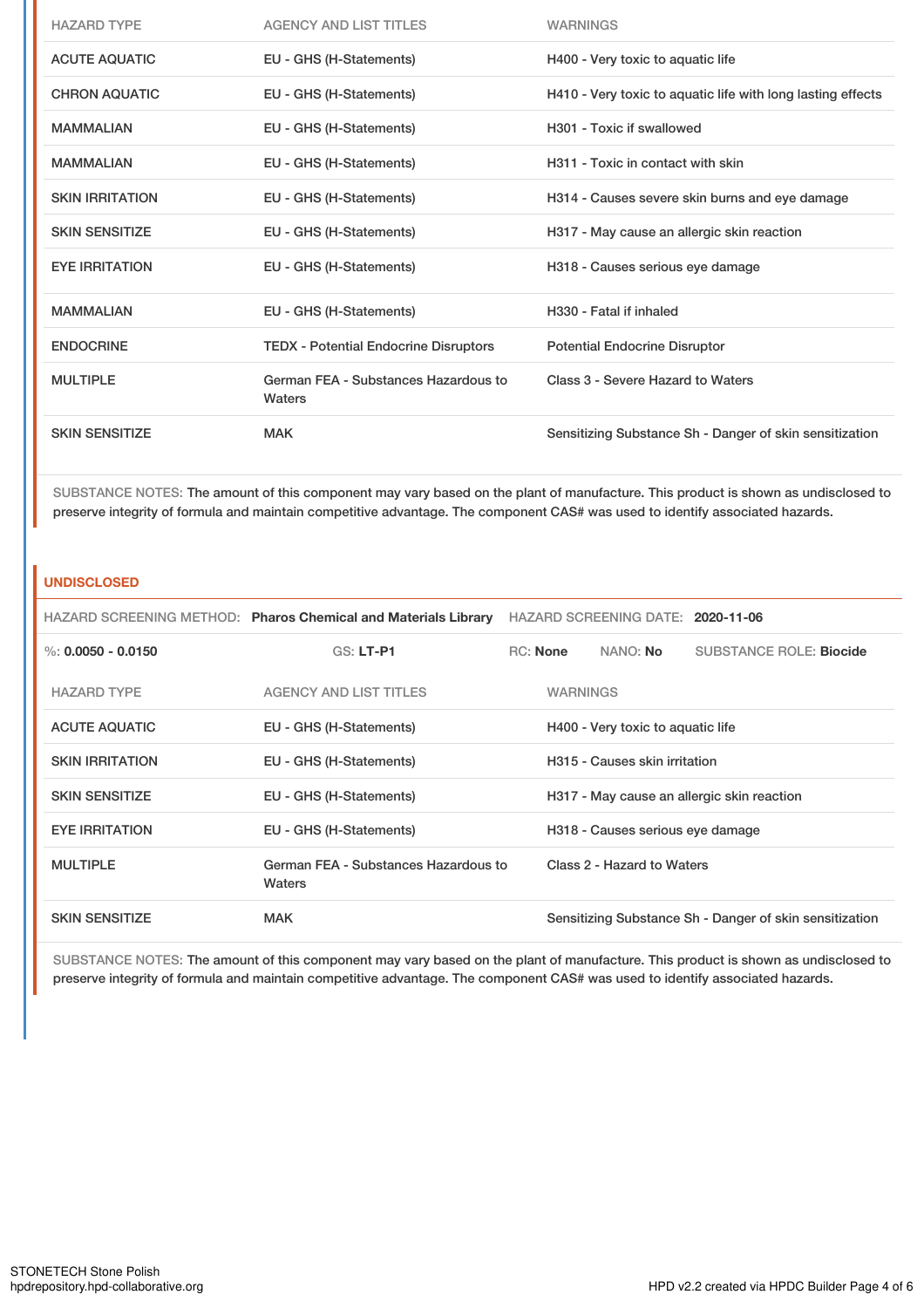This section lists applicable certification and standards compliance information for VOC emissions and VOC content. Other types of health or *environmental performance testing or certifications completed for the product may be provided.*

| <b>VOC EMISSIONS</b>                                                                                                                                                                                                            | N/A                                                                                                |  |  |  |  |  |  |
|---------------------------------------------------------------------------------------------------------------------------------------------------------------------------------------------------------------------------------|----------------------------------------------------------------------------------------------------|--|--|--|--|--|--|
| <b>CERTIFYING PARTY: Self-declared</b><br>APPLICABLE FACILITIES: Applies to All Facilities.<br><b>CERTIFICATE URL:</b>                                                                                                          | ISSUE DATE: 2020-10- EXPIRY DATE:<br><b>CERTIFIER OR LAB: LATICRETE</b><br>16                      |  |  |  |  |  |  |
|                                                                                                                                                                                                                                 | CERTIFICATION AND COMPLIANCE NOTES: STONETECH® Stone Polish has not been tested for VOC emissions. |  |  |  |  |  |  |
|                                                                                                                                                                                                                                 |                                                                                                    |  |  |  |  |  |  |
| <b>VOC CONTENT</b>                                                                                                                                                                                                              | TDS 251 "Low VOC LATICRETE® Products / LEED Certification"                                         |  |  |  |  |  |  |
| CERTIFYING PARTY: Self-declared<br><b>APPLICABLE FACILITIES: Applies to All Facilities.</b><br><b>CERTIFICATE URL:</b><br>https://cdn.laticrete.com/~/media/support-and-<br>downloads/technical-datasheets/tds251.ashx          | <b>ISSUE DATE: 2020-10-</b><br><b>CERTIFIER OR LAB: LATICRETE</b><br><b>EXPIRY DATE:</b><br>13     |  |  |  |  |  |  |
| CERTIFICATION AND COMPLIANCE NOTES: There are no guidelines for maximum VOC content for cleaners/polishes in LEED v4.1. Please take<br>note of the VOC content as stated in Section 1: VOLATILE ORGANIC COMPOUND (VOC) CONTENT. |                                                                                                    |  |  |  |  |  |  |

# **Section 4: Accessories**

This section lists related products or materials that the manufacturer requires or recommends for installation (such as adhesives or fasteners), maintenance, cleaning, or operations. For information relating to the contents of these related products, refer to their applicable Health Product *Declarations, if available.*

No accessories are required for this product.

# **Section 5: General Notes**

STONETECH® Stone Polish meets the Living Building Challenge requirement that the product does not contain any of the Red Listed Materials or Chemicals. Specifically, STONETECH Stone Polish does not contain the following: •Alkylphenols\* •Asbestos •Bisphenol A (BPA)\* •Cadmium •Chlorinated Polyethylene & Chlorosulfonated Polyethylene •Chlorobenzenes\* •Chlorofluorocarbons (CFCs) & Hydrochlorofluorocarbons (HCFCs)\* •Chloroprene (Neoprene) •Chromium VI\* •Chlorinated Polyvinyl Chloride (CPVC)\* •Formaldehyde (all types - added) •Halogenated Flame Retardants (HFRs) •Lead (added) •Mercury •Polychlorinated Biphenyls (PCBs)\* •Perfluorinated Compounds (PFCs)\* •Phthalates •Polyvinyl Chloride (PVC) •Polyvinylidene Chloride (PVDC)\* •Short Chain Chlorinated Paraffins\* •Wood treatments containing Creosote, Arsenic or Pentachlorophenol. STONETECH Stone Polish also does not contain the following California-defined Group II toxic exempt solvents: •Methylene Chloride (Dichloromethane) •1,1,1-trichloroethane (methyl chloroform) •Trichlorofluoromethane (CFC-11) •Dichlorofluoromethane (CFC-12) •1,1,2-trichloro-1,2,2-trifluoroethane (CFC-113) •1,2-dichloro-1,1,2,2-tetrafluoroethane (CFC-114) •Chloropentafluoroethane (CFC-115) •Cyclic, Branched or Linear, Completely Methylated Siloxanes •(VMS) •Tetrachloroethylene (perchloroethylene) •Ethylfluoride (HFC-161) •1,1,1,3,3,3-hexafluoropropane (HFC-236fa) •1,1,2,3,3-pentafluoropropane (HFC-245ca) •1,1,2,3,3-pentafluoropropane (HFC-245ea) •1,1,1,2,3-pentafluoropropane (HFC-245eb) •1,1,1,3,3-pentafluoropropane (HFC-245fa) •1,1,1,2,3,3-hexafluoropropane (HFC-236ea) •1,1,1,3,3-pentafluorobutane (HFC-365mfc) •chlorofluoromethane (HCFC-31) •1,2-dichloro-1,1,2-trifluoroethane (HCFC-123a) •1 chloro-1-fluoroethane )HCFC-151a)